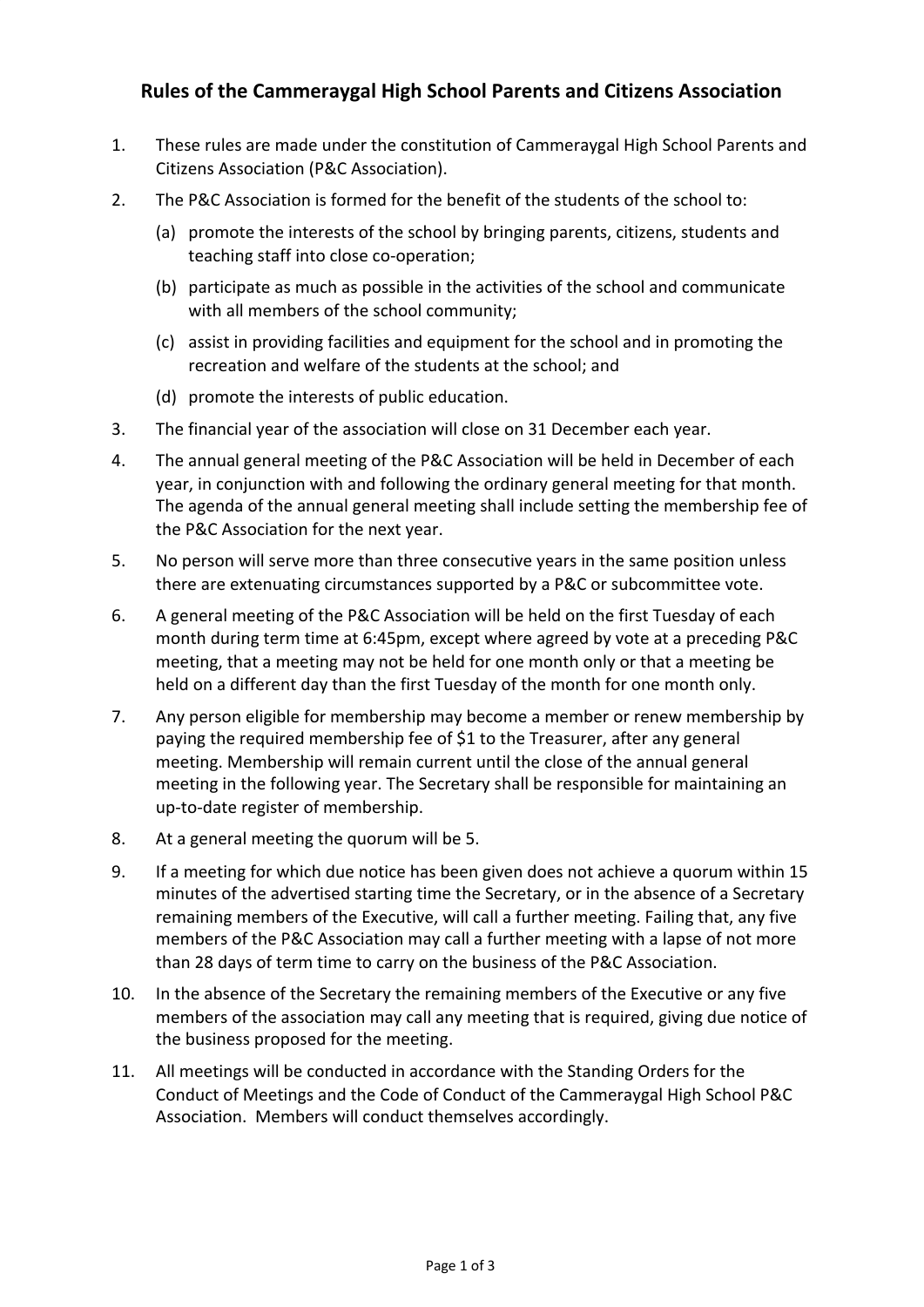- 12. Each meeting of the P&C Association will be conducted as follows;
	- *1. Welcome and apologies*
	- *2. Minutes of the previous meeting (Receipt/Amendments/Adoption)*
	- *3. Business arising from the previous meeting Minutes*
	- *4. Correspondence*
	- *5. Reports [including Treasurer/sub-committee/Principal's/representative]*
	- *6. General Business [motions to put on notice or those already notified to members] 7. Meeting Close*
- 14. The P&C Association may elect representatives who will be responsible to represent the P&C Association on committees or at events. Members who are elected to represent the P&C Association are required to produce a report to the next general meeting of the P&C Association.
- 15. A general meeting of the P&C Association may declare any Officer who has been absent for three successive meetings, to have vacated their position and to have created a casual vacancy to be dealt with by means of Rule 6 of the constitution.
- 16. Any motion to expend P&C Association monies must be placed on notice for the meeting at which it is to be considered. The provisions of such a sample rule should not hamper subcommittees from expending those monies necessary for normal running costs. In fact, a subcommittee's powers to expend monies should be defined by the association when the subcommittee is set up, e.g, an auxiliary may need to buy materials for fundraising activities. Under the guidelines for incorporation, all funds belong to the Association, and expenditure must be authorised by the Association. A subcommittee must not expend funds for any purpose outside those allowed by the Association. There is nothing, however, to prevent the Association setting up a subcommittee to raise funds for some particular goal, or a subcommittee recommending a particular use for the funds it has raised.
- 17. As the end of financial year is 31 December, and the draft financial accounts are not adopted until the AGM the following December, the draft financial accounts will be tabled for noting at a general meeting before the end of Term 1 each year.
- 18. If the organisation is wound up or its endorsement as a deductible gift recipient is revoked (whichever occurs first), any surplus of the following assets shall be transferred to another organisation to which income tax deductible gifts can be made:
	- gifts of money or property for the principal purpose of the organization
	- contributions made in relation to an eligible fundraising event held for the principal purpose of the organisation
	- money received by the organisation because of such gifts and contributions.

Signed President: NAME:

Witnessed Principal: NAME:

## **Version control and change history**